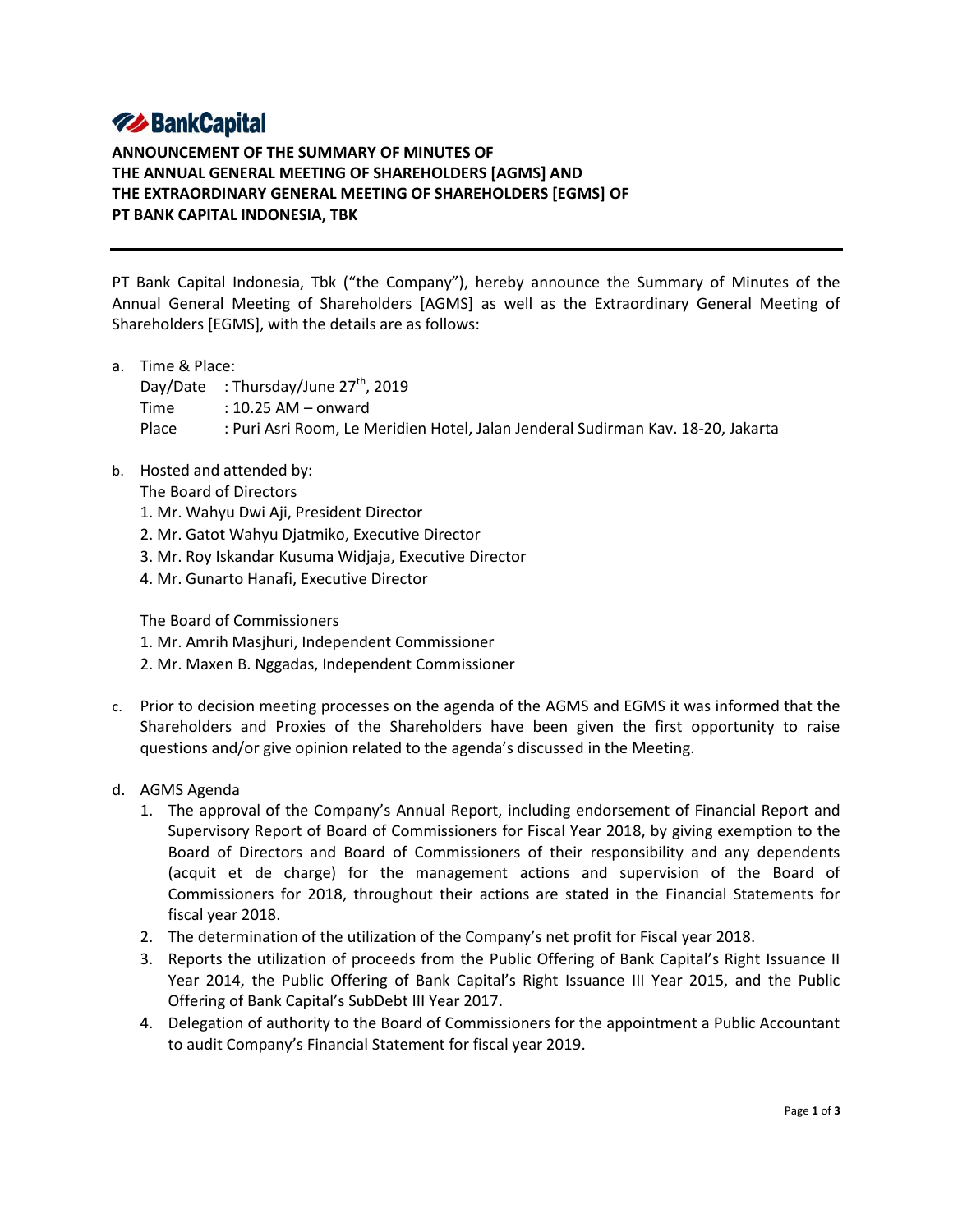- 5. The determination of salary and honorarium and allowance to the Company's Board of Commissioners and delegation of authority to Board of Commissioners to determine the salaries and allowances of members of the Board of Directors.
- e. EGMS Agenda
	- 1. Changes on the Company's Board of Management
	- 2. To authorize the Board of Directors in regard to providing the Company's assets as collateral.
- f. The number of shares with voting rights that attended the AGMS and EGMS were 5,391,952,994 shares or approximately 76.26%.
- g. The decision-making mechanism of the AGMS and EGMS is conducted by deliberation to consensus, if deliberation for consensus is not reached, it will be conducted by voting.
- h. There are shareholders at the AGM raising questions or giving opinions regarding the first and second item in the agenda whereas the other item of the agenda no one raise questions or opinions.
- i. No shareholders at the EGMS who asked questions or provided opinion.
- j. Results of decision making by voting (voted)

| Mata Acara RUPST  | Setuju        | <b>Tidak Setuju</b> | Abstain |
|-------------------|---------------|---------------------|---------|
| Mata Acara I      | 5.391.952.994 |                     |         |
| Mata Acara II     | 5.391.952.994 |                     |         |
| Mata Acara III    | 5.391.952.994 |                     |         |
| Mata Acara IV     | 5.391.952.994 |                     |         |
| Mata Acara V      | 5.391.952.994 |                     |         |
|                   |               |                     |         |
| Mata Acara RUPSLB | Setuju        | <b>Tidak Setuju</b> | Abstain |
| Mata Acara I      | 5.391.952.994 |                     |         |
| Mata Acara II     | 5.391.952.994 | 1.758.200           |         |

k. AGMS' Resolution :

#### **First item in the AGMS Agenda :**

AGMS admitted and approved the Company's Annual Report, included Supervisory Report of the Board of Commissioners regarding the fiscal year 2018 and Endorsement of the Annual Financial Report for the fiscal year 2018 which have been audited by a Public Accountant Firm "Tanubrata, Sutanto, Fahmi, Bambang & Partners" and provide release and discharge with the disclaimer (acquit at de charge) for the members of the Board of Directors and members of the Board of Commissioners for the actions of management and supervision during the financial year 2018, as long as all the actions were stated in the Financial Statements for the fiscal year 2018.

#### **Second item in the AGMS' agenda :**

AGMS' approval on the determination of utilization of the net profit of the financial year 2018 amounted of IDR106,5 billion distributed as follows :